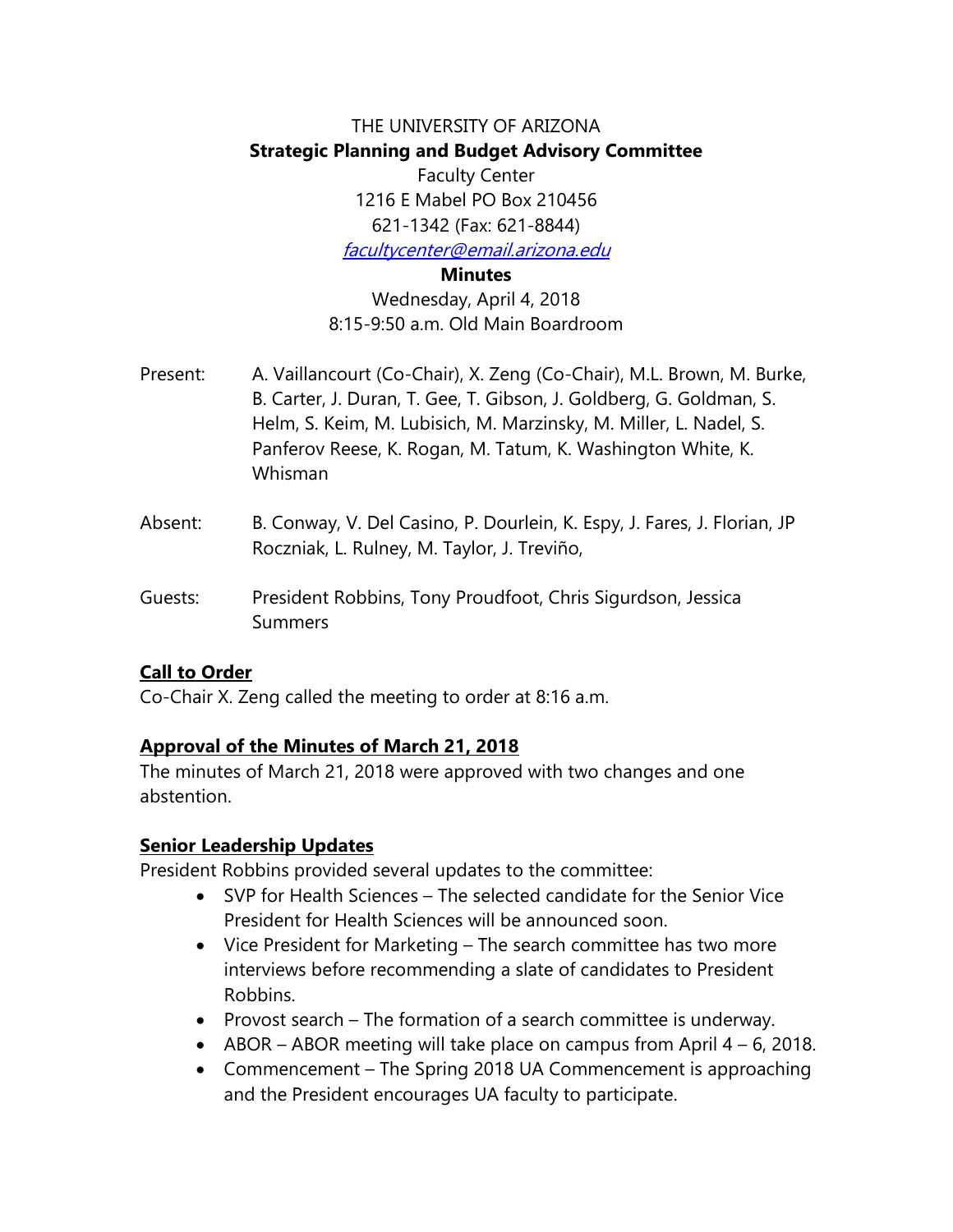- Tech Launch With David Allen's pending departure, President Robbins is considering how to increase the impact of Tech Launch Arizona and incorporate this office into broader UA initiatives.
- Inaugural UA Leadership Meeting The President will meet with department heads, deans, and other leaders on Monday, April 9 to discuss initiatives being led by the President and the Provost and to address questions raised by the participants.
- Strategic Planning Phase two is near completion. Possible themes have emerged from the sessions and discussions. These are ideas that we can accomplish in the next decade or so.

Senior Vice President Gregg Goldman provided the committee with three updates:

- RCM The RCM Steering Committee and Sub-Committees are moving along in the process. Plans are to work through the summer.
- Commencement Plans are underway to manage traffic on campus and faculty and staff may be asked to work at home on the day of commencement.
- Office of Auditor General's Information Security Audit The State Office of the Auditor General conducts audits of state agencies once each ten years. This office selected student fees, student success and information security as audit topics. The first two audits are complete and the information security audit is ongoing. In response to preliminary concerns about the need for a dedicated Chief Information Officer, Barry Brummund was appointed to serve in this role. He will report to Karen Williams. Plans are underway to determine how to improve information security throughout the university.

Co-Chair Vaillancourt requested the committee to provide feedback on the *White* Paper on Optimal Organization by Friday, April 6, 2018. The paper will be distributed to the Co-Chairs of the Strategic Planning process.

## **Discussion: Student experience recommendations**

Co-Chair Xubin summarized the student experience conversations that took place on March 21, 2018. While most of the concerns should be addressed as part of the University Strategic Planning process, three actionable recommendations are made for possible implementation at the beginning of fall semester 2018:

• Enhance capacity within Counseling and Psychological Services. Possible suggestions were made to increase space and expand service hours in the evening after 5 P.M.